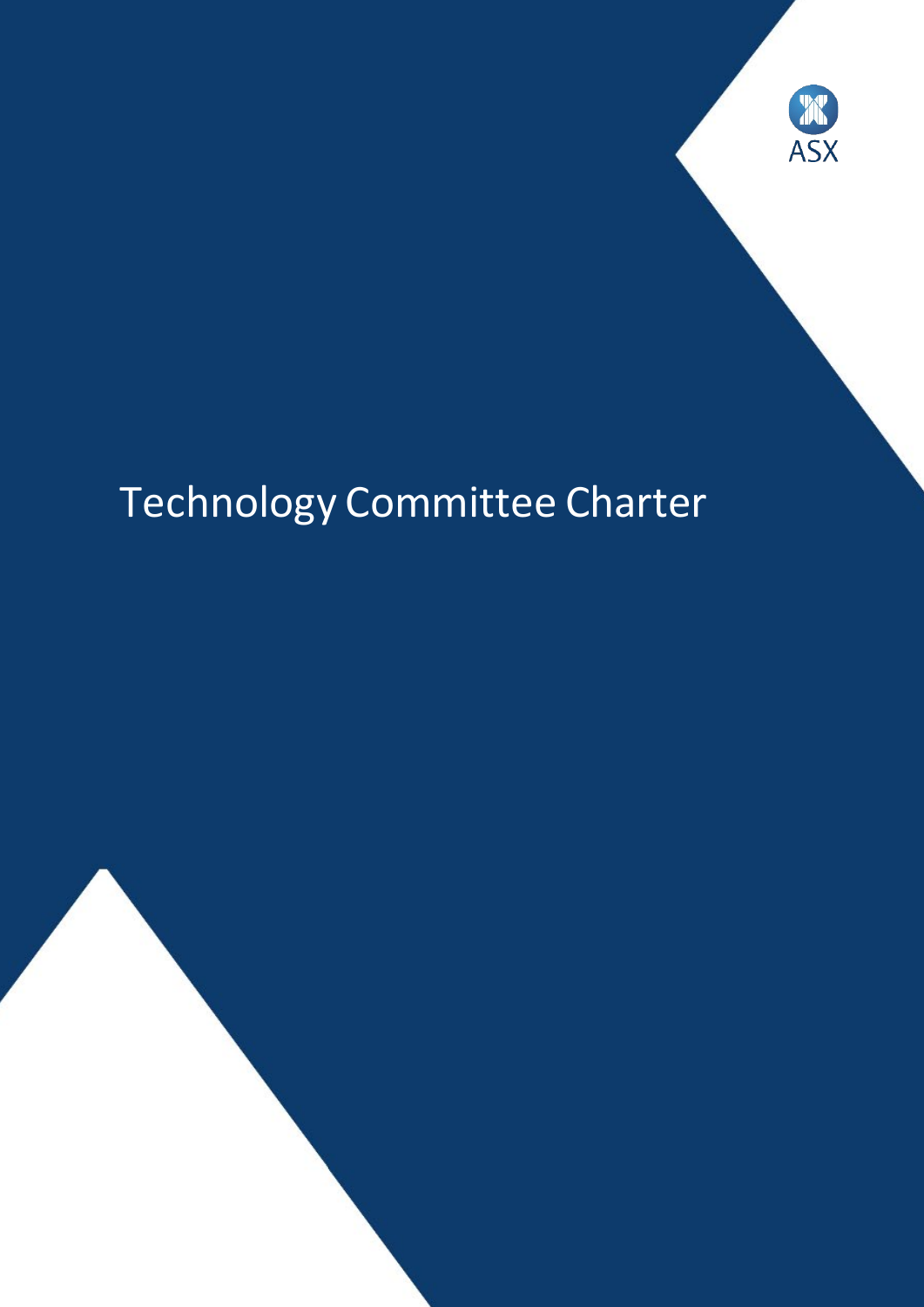## Technology Committee Charter

## **Introduction**

- 1. The Technology Committee (**Committee**) has been established as a committee by the boards of directors of the following entities (together, the **ASX Group Boards**):
	- a) ASX Limited
	- b) ASX Clear Pty Limited
	- c) ASX Clear (Futures) Pty Limited
	- d) ASX Clearing Corporation Limited
	- e) ASX Settlement Pty Limited
	- f) Austraclear Limited
	- g) ASX Settlement Corporation Limited.
- 2. This Charter sets out the role, responsibilities, composition and operation of the Committee.

## **Role** and responsibilities of the Committee

- 3. The role of the Committee is to assist the ASX Group Boards to discharge their responsibilities related to:
	- a) the ASX Group's technology and data strategies, operations, investments and projects; and
	- b) the ASX Group's management of technology and data risks, including cyber security risks.
- 4. In performing its role, the Committee's responsibilities include the following matters (and any other matters that may be referred to it by an ASX Group Board or Committee from time to time):

| <b>Focus Area</b> | <b>Responsibilities</b>                                   |
|-------------------|-----------------------------------------------------------|
| <b>Technology</b> | Oversee the implementation of the ASX Group's technology, |
| strategy          | data and cyber security strategies, including:            |
|                   | - Receiving reports from management on performance        |
|                   | against those strategies to ensure they remain fit for    |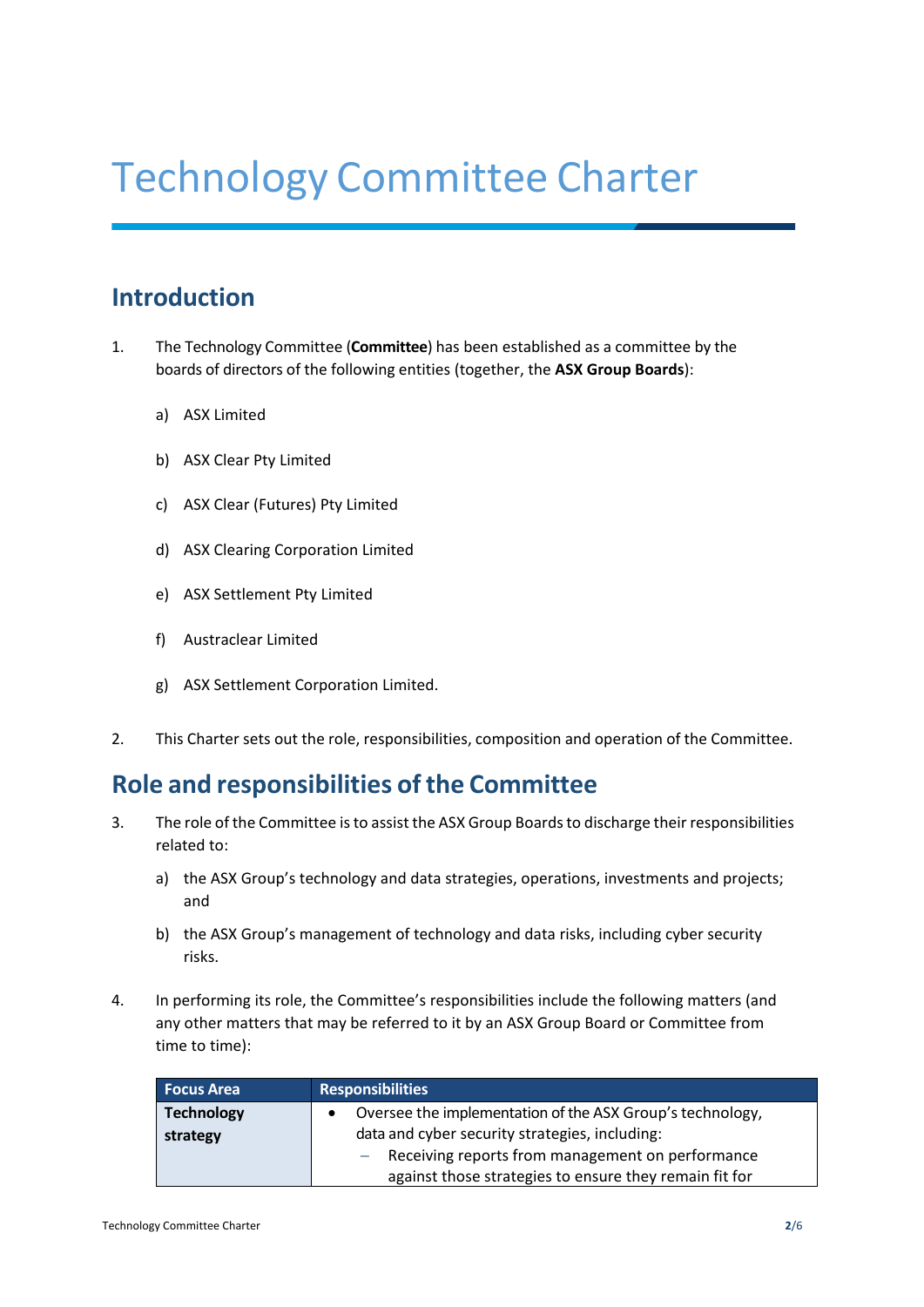| <b>Focus Area</b>             | <b>Responsibilities</b>                                                                                                 |
|-------------------------------|-------------------------------------------------------------------------------------------------------------------------|
|                               | purpose<br>Receiving reports from management on current and                                                             |
|                               | emerging technology trends, opportunities and risks<br>relevant to the ASX Group                                        |
|                               | Overseeing the ASX Group's arrangements for data                                                                        |
|                               | governance                                                                                                              |
|                               | Make recommendations to the ASX Group Boards on major<br>technology investments or key technology programs              |
|                               | Make recommendations to the ASX Group Boards regarding                                                                  |
|                               | the technology, data and cyber security strategies of the ASX<br>Group.                                                 |
|                               | Note: The ASX Group Boards remain responsible for defining the                                                          |
|                               | ASX Group's strategic technology and data objectives and for                                                            |
|                               | approving the strategies developed by management in support of<br>those objectives.                                     |
| <b>Technology</b>             | Receive reports from management on the performance of the                                                               |
| performance                   | ASX Group's technology systems, with a focus on those                                                                   |
| and assets                    | systems supporting licensed activities                                                                                  |
|                               | Oversee the ASX Group's arrangements for managing system<br>٠<br>risk associated with technology assets                 |
|                               | If requested by the Audit and Risk Committee, consider and<br>$\bullet$                                                 |
|                               | advise on technology, data and cyber-related matters related                                                            |
|                               | to significant operational incidents.                                                                                   |
|                               | Note: The review and oversight of the ASX Group's response to                                                           |
|                               | significant operational incidents including those related to                                                            |
|                               | technology performance will be undertaken by the Audit and Risk                                                         |
|                               | Committee. In undertaking this responsibility, the Audit and Risk                                                       |
|                               | Committee may request the Technology Committee to consider and<br>advise on technology, data and cyber-related matters. |
|                               |                                                                                                                         |
| <b>Technology</b><br>projects | Oversee the ASX Group's technology project implementation,<br>including:                                                |
|                               | Periodic review of the ASX Delivery Framework and standards                                                             |
|                               | including the methodologies and processes used to implement                                                             |
|                               | technology, data and cyber projects                                                                                     |
|                               | Receiving reports from management on the progress of, and<br>oversee the implementation of:                             |
|                               | key programs that form part of the ASX Group's                                                                          |
|                               | technology, data and cyber security strategies                                                                          |
|                               | including receiving reports from relevant executives on                                                                 |
|                               | the effectiveness of program delivery, and the quality<br>and performance of the technology delivered; and              |
|                               | specific aspects of other programs relating to                                                                          |
|                               | technology that are referred to the Committee by an                                                                     |
|                               | ASX Group Board or Committee.                                                                                           |
|                               | Receiving reports from management on post-implementation                                                                |
|                               | reviews of key technology programs and overseeing the                                                                   |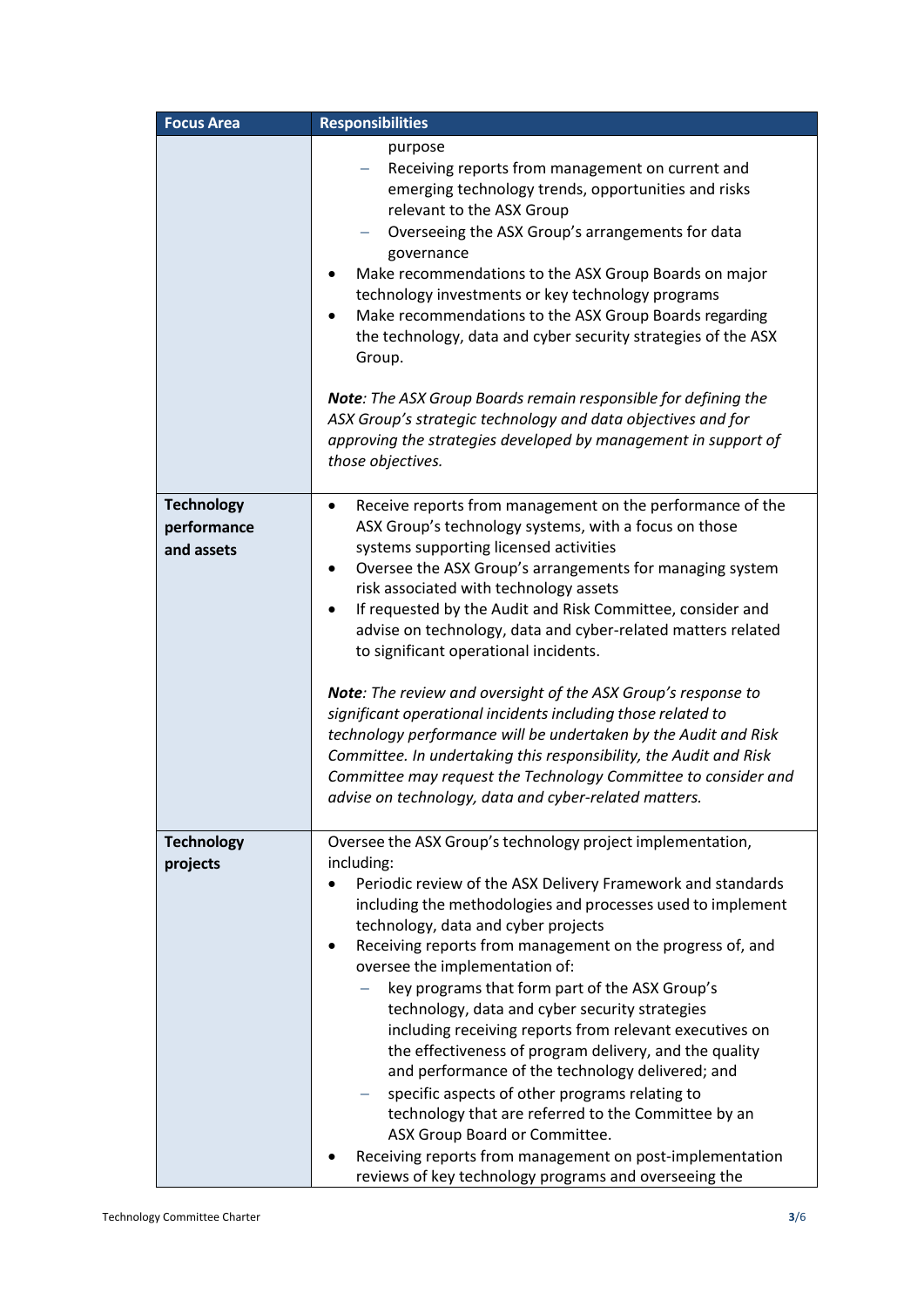| <b>Focus Area</b>                                  | <b>Responsibilities</b>                                                                                                                                                                                                                                                                                                                                                                                                                                                                                                                                                                                                                                                                                                                                                                                                                                                                                                                                          |
|----------------------------------------------------|------------------------------------------------------------------------------------------------------------------------------------------------------------------------------------------------------------------------------------------------------------------------------------------------------------------------------------------------------------------------------------------------------------------------------------------------------------------------------------------------------------------------------------------------------------------------------------------------------------------------------------------------------------------------------------------------------------------------------------------------------------------------------------------------------------------------------------------------------------------------------------------------------------------------------------------------------------------|
|                                                    | framework to support continuous improvement in ASX's<br>technology delivery processes generally.                                                                                                                                                                                                                                                                                                                                                                                                                                                                                                                                                                                                                                                                                                                                                                                                                                                                 |
| <b>Cyber resilience</b><br>and technology<br>risks | Oversee and review annually the adequacy of the strategy for<br>identifying, mitigating and managing the ASX Group's cyber<br>risks<br>Oversee the effectiveness of the ASX Group's cyber resilience<br>risk control systems<br>Oversee the ASX Group's strategies for mitigating and<br>managing technology, delivery and data risks<br>Receive reports from management on the ASX Group's<br>technology, delivery, data and cyber security risks<br>Make recommendations to the ASX Group Boards in relation<br>to technology, delivery, data and cyber risk profiles and risk<br>appetite of the ASX Group<br>Make recommendations to one or more of the ASX Group<br>Boards in relation to the approval of any outsourcing or<br>service provision arrangement for a key business activity<br>(critical service providers)<br>Receive reports from management on the performance of<br>critical service providers and any other key technology<br>providers. |

5. The Committee also assists the ASX Group Boards to review and oversee the arrangements in place to achieve compliance by the ASX Group's market licensees and CS facility licensees with their statutory obligations as licence holders, in relation to the technological resources and human resources (with respect to technology) for operating the ASX Group's licensed markets and CS facilities.

## **Committee composition**

- 6. The members of the Committee are appointed by the Board of ASX Limited, in consultation with the Nomination Committee and the CS Boards.
- 7. The Committee will consist of at least five members all of whom are independent nonexecutive directors of an ASX Group Board, and at least one of whom must be a non-ASX director of the CS Boards.
- 8. The majority of members must be non-executive directors of ASX Limited.
- 9. Each member must have experience with information technology or the implementation of information technology systems within organisations.

## **Committee Chair**

10. The Committee Chair is appointed by the Board of ASX Limited, in consultation with the Nomination Committee and the CS Boards.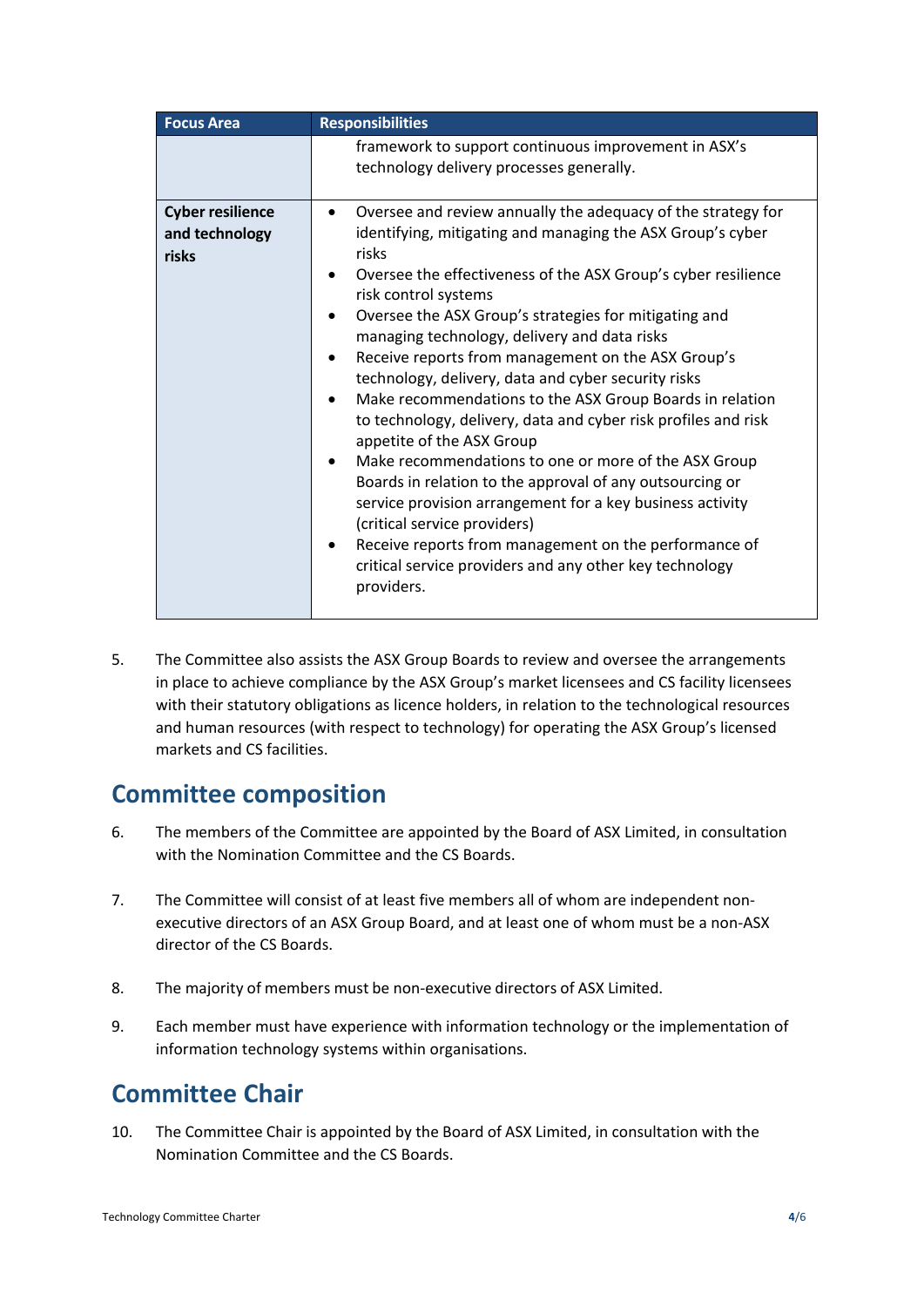- 11. The Committee Chair must be an independent non-executive director of ASX Limited.
- 12. The Committee Chair's primary responsibilities are leading the Committee and overseeing the processes for the Committee fulfilling its responsibilities under this Charter. The Chair is also responsible for:
	- a) chairing Committee meetings and facilitating open and effective discussions at Committee meetings;
	- b) maintaining communications with management and the Company Secretary in relation to the Committee's information requirements;
	- c) serving as the primary link between the Committee and the Board.

## **Committee Secretary**

13. The Company Secretary of ASX Limited, or such other person as they may nominate, will act as the Committee Secretary and report directly to the Committee, through the Chair on all matters to do with the proper functioning of the Committee. All Committee members have direct access to the Committee Secretary and vice versa.

## **Committee meetings**

#### **Frequency and conduct**

- 14. The Committee will meet at least four times each year or more frequently if necessary to fulfil its responsibilities.
- 15. Each ASX Group Board director shall have access to Committee papers and may attend Committee meetings as an observer. However, non-member directors are not required or expected to review Committee papers or to attend Committee meetings.

#### **Quorum**

16. A quorum shall be two members (with at least one ASX Limited director and one non-ASX Limited director of the ASX Group Boards present) – or any greater number determined by the ASX Board.

#### **Attendance**

- 17. The following persons shall have a standing invitation to attend Committee meetings subject to the Committee's discretion to ask a person to withdraw from all or part of a meeting:
	- a) Managing Director and CEO
	- b) Chief Information Officer
	- c) Chief Technology Officer
	- d) Chief Customer and Operating Officer